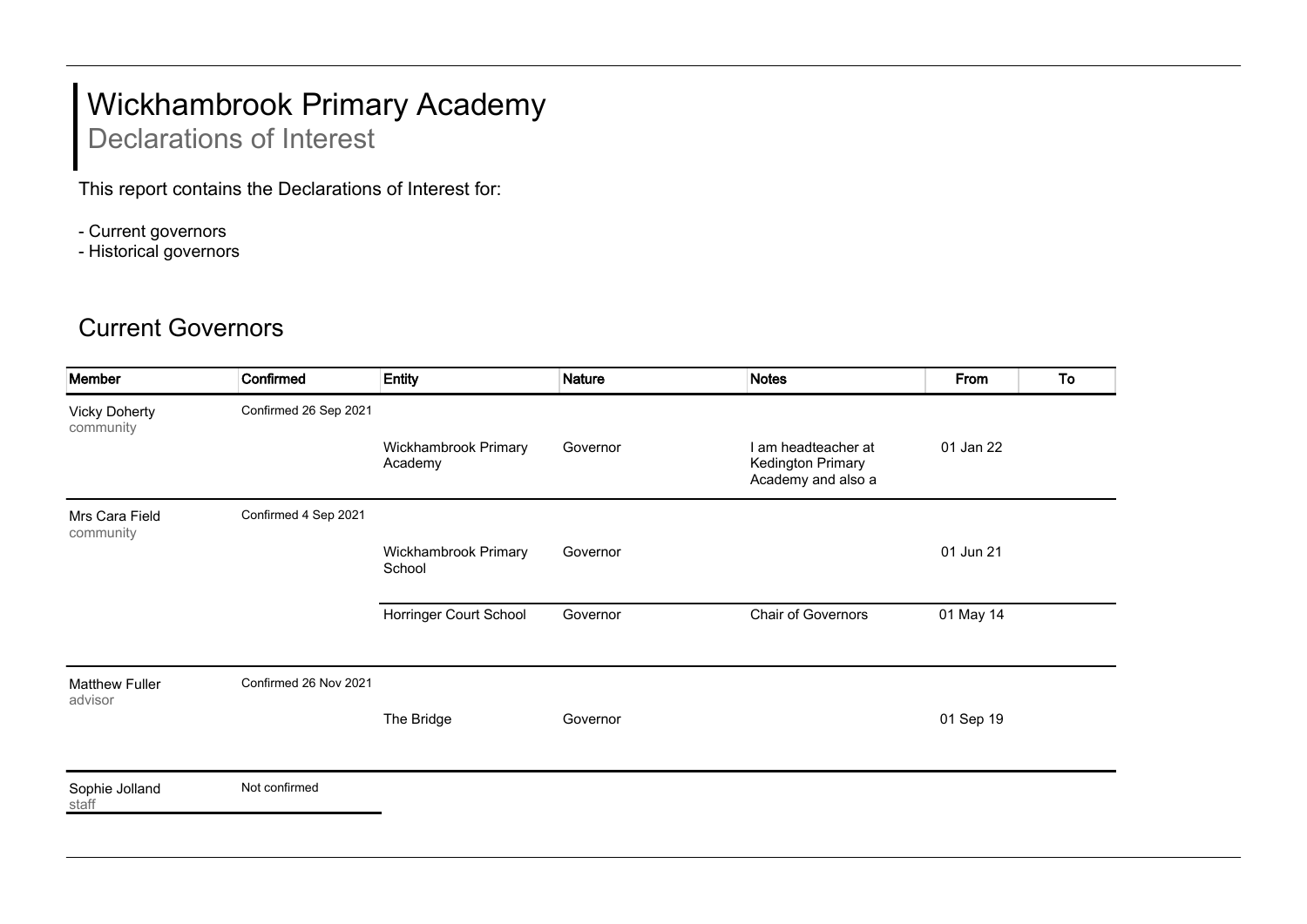| Sophie Jolland<br>staff         | Not confirmed         | $\blacksquare$                                    | $\overline{\phantom{0}}$     | $\overline{\phantom{0}}$                            |           |
|---------------------------------|-----------------------|---------------------------------------------------|------------------------------|-----------------------------------------------------|-----------|
| Mr Alan Morris<br>parent        | Confirmed 13 Sep 2021 |                                                   |                              |                                                     |           |
|                                 |                       | Wickhambrook Primary<br>Academy                   | Sarah Morris                 | I am married to a member<br>of the staff team       | 21 May 05 |
| Luci Morton<br>community        | Not confirmed         |                                                   |                              |                                                     |           |
|                                 |                       |                                                   |                              |                                                     |           |
| Mr Peter Nicholson<br>community | Confirmed 9 Sep 2021  |                                                   |                              |                                                     |           |
|                                 |                       | Wickhambrook Primary<br>Academy                   | <b>Chair of Governors</b>    |                                                     | 01 Jan 20 |
|                                 |                       | Ursuline Prep School Ilford Chair of Trustees     |                              |                                                     | 01 Apr 08 |
|                                 |                       | <b>Epping Forest Schools</b><br>Partnership Trust | Member                       |                                                     | 01 Apr 18 |
|                                 |                       | Samuel Ward Academy                               | Community governor           |                                                     | 05 Mar 19 |
| Mrs Becky Poynter<br>advisor    | Confirmed 2 Sep 2021  |                                                   |                              |                                                     |           |
|                                 |                       | <b>Belchamp Consulting</b><br>Services Ltd        | <b>Governance Consultant</b> | Clients include EES for<br>Schools Essex/Suffolk CC | 01 Mar 15 |
|                                 |                       | <b>Schools Choice</b>                             | Governance Professional      | Federation of two primary<br>schools in Essex       | 01 Feb 18 |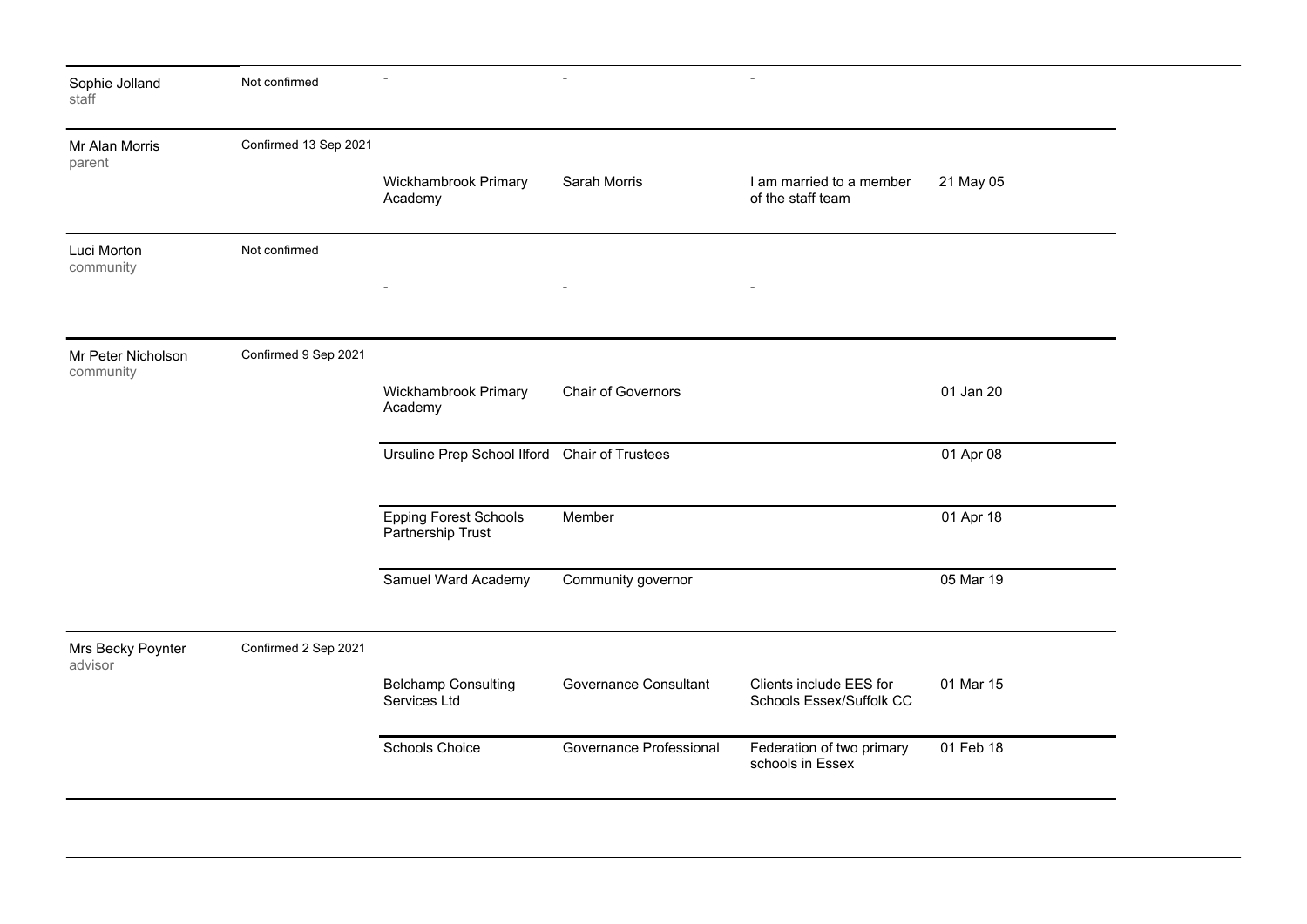| Mrs Becky Poynter<br>advisor | Confirmed 2 Sep 2021 | Unity Schools Partnership               | Head of Governance |                           | 01 Sep 18 |           |
|------------------------------|----------------------|-----------------------------------------|--------------------|---------------------------|-----------|-----------|
|                              |                      | Vine Schools Academy<br>Trust           | <b>Director</b>    |                           | 01 Jan 17 | 30 Jun 18 |
|                              |                      | Hedingham School                        | <b>Director</b>    |                           | 25 Mar 15 | 25 Mar 19 |
|                              |                      | <b>Churchill Free Special</b><br>School | Governor           | <b>Chair of Governors</b> | 19 Jul 18 |           |

- - -

| National Leader of<br>Governance               | Consultant         | <b>Public Appointment</b>                                   | 01 Apr 16 | 31 Aug 21 |
|------------------------------------------------|--------------------|-------------------------------------------------------------|-----------|-----------|
| Wells Hall Primary School                      | Governor           | <b>Chair of Governors</b>                                   | 01 Sep 19 |           |
| <b>Woodhall Primary School</b>                 | Associate Governor |                                                             | 13 Jul 17 |           |
| Schools' Choice                                | Associate Trainer  | Providing training for<br>Governors                         | 01 Sep 20 |           |
| <b>Billericay Teaching School</b><br>Allicance | Associate Trainer  | <b>Providing Governance</b><br><b>Professional Training</b> | 21 Jan 21 |           |
| Westfield Primary Academy Governor             |                    |                                                             | 21 Feb 19 |           |

Lucy Rankin

other

Not confirmed

Jenny Riches Nothing to declare:

parent Confirmed 22 Sep 2021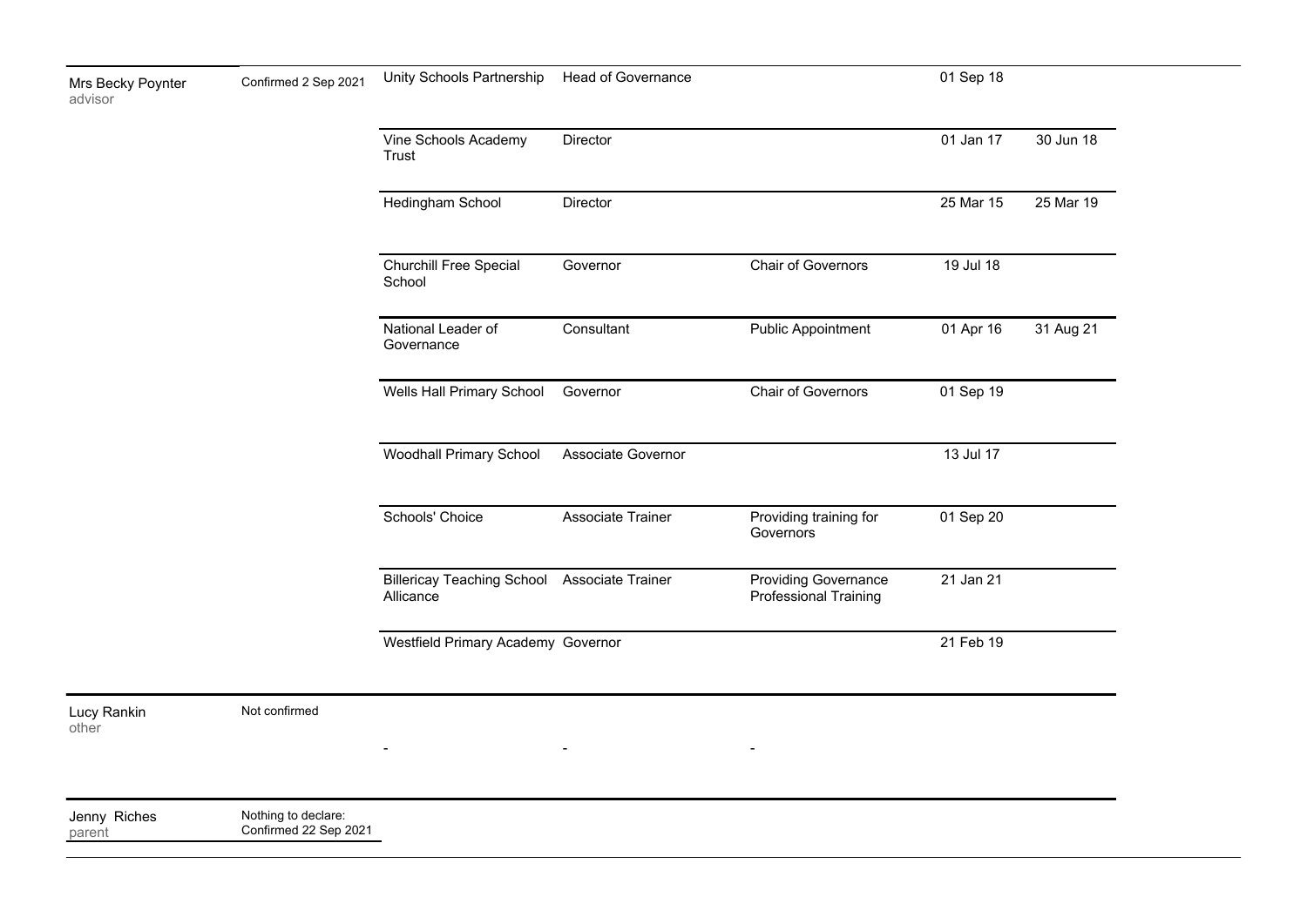| Jenny Riches<br>parent       | Nothing to declare:<br>Confirmed 22 Sep 2021 |                         | $\blacksquare$                                                    |                                                           |           |
|------------------------------|----------------------------------------------|-------------------------|-------------------------------------------------------------------|-----------------------------------------------------------|-----------|
| Ms Angie Roques              | Confirmed 23 Sep 2021                        |                         |                                                                   |                                                           |           |
|                              |                                              |                         | Clerk to a number of school<br>governing bodies across<br>Suffolk |                                                           |           |
|                              |                                              | SchoolsChoice           | Employer                                                          | Clerk for other schools                                   | 01 Oct 18 |
|                              |                                              | Schools Choice (Vertas) | Clerk to Governing Board                                          | I clerk a number of<br>governors boards across<br>Suffolk |           |
| Luke Twentyman<br>parent     | Nothing to declare:<br>Confirmed 22 Sep 2021 |                         |                                                                   |                                                           |           |
|                              |                                              |                         |                                                                   |                                                           |           |
| Hannah Tyzack<br>headteacher | Nothing to declare:<br>Confirmed 22 Sep 2021 |                         |                                                                   |                                                           |           |
| Haydon Willis<br>other       | Nothing to declare:<br>Confirmed 9 Nov 2021  |                         | $\blacksquare$                                                    |                                                           |           |